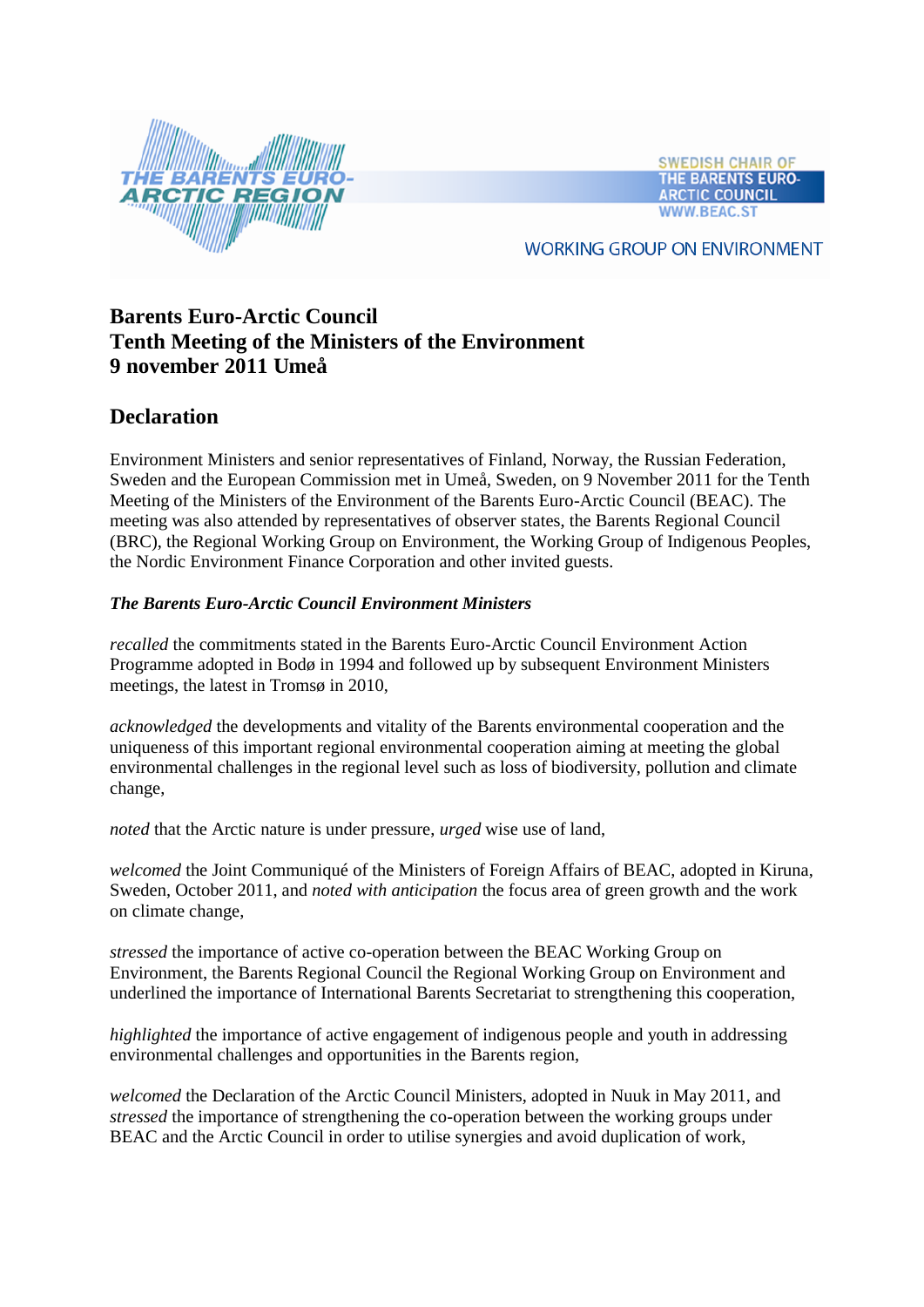*welcomed* the developments under the Russia-EU Permanent Partnership Council on Environment and *called for* considering synergies between the activities of the Working Group on Environment and of the respective working subgroups of the EU-Russia Dialogue on Environment,

*welcomed* the progress of the Northern Dimension Environmental Partnership projects in the Barents Region,

*encouraged* parties to seek synergies making bilateral cooperation projects between the Nordic countries and the Russian Federation mutually supportive to the Barents Environmental cooperation,

*welcomed* with appreciation the financial support from the Nordic Council of Ministers to cooperation projects, and the support of financial institutions, such as NEFCO,

*acknowledged* the importance of the UNECE environmental conventions for improving living conditions and state of the environment of the Barents region and welcomed the recent ratification of the Stockholm convention on POPs by the Russian Federation,

*expressed appreciation* of the work carried out in the Subgroups on Cleaner Production and Environmentally Sound Consumption, Nature Protection, Hot Spot Exclusion and Water Issues under the BEAC Working Group on environment and *endorsed* the Report of the BEAC Working Group on Environment on the activity in 2010-2011.

## **CLIMATE CHANGE**

#### *The Environment Ministers*

1. *alarmed* by the new scientific findings on the speed of climate change in the Arctic, the Ministers *noted with concern* the impact of the climatic processes in the Arctic on the global climate system, increased economic losses and threats to nature and people in the Barents Region, in particular to indigenous peoples,

2. *welcomed* the important decision by BEAC to develop an action plan on climate change in the Barents region under the leadership of the Committee of Senior Officials,

3. *emphasised* that climate change issues must permeate the Barents cooperation both at the national and regional levels and *called for* co-ordinated action, involving indigenous peoples, to ensure that climate change is taken into consideration in all relevant working groups of the cooperation,

4. *encouraged* further work of Working Group on Environment and its subgroups, contributing to adaptation and mitigation and strengthening the resilience of the ecosystems to climate change,

5. *supported* the Arctic Council's increased attention to short lived climate forcers, including black carbon, and *encouraged* the exploration of synergies between BEAC, the Arctic Council and other organisations on this issue,

6. *acknowledged* the interlinked challenges between climate change and loss of biodiversity, and welcomed the initiatives to address these issues, such as the establishment of protected areas to preserve the large pristine forests, wetlands and peat lands in the Barents region,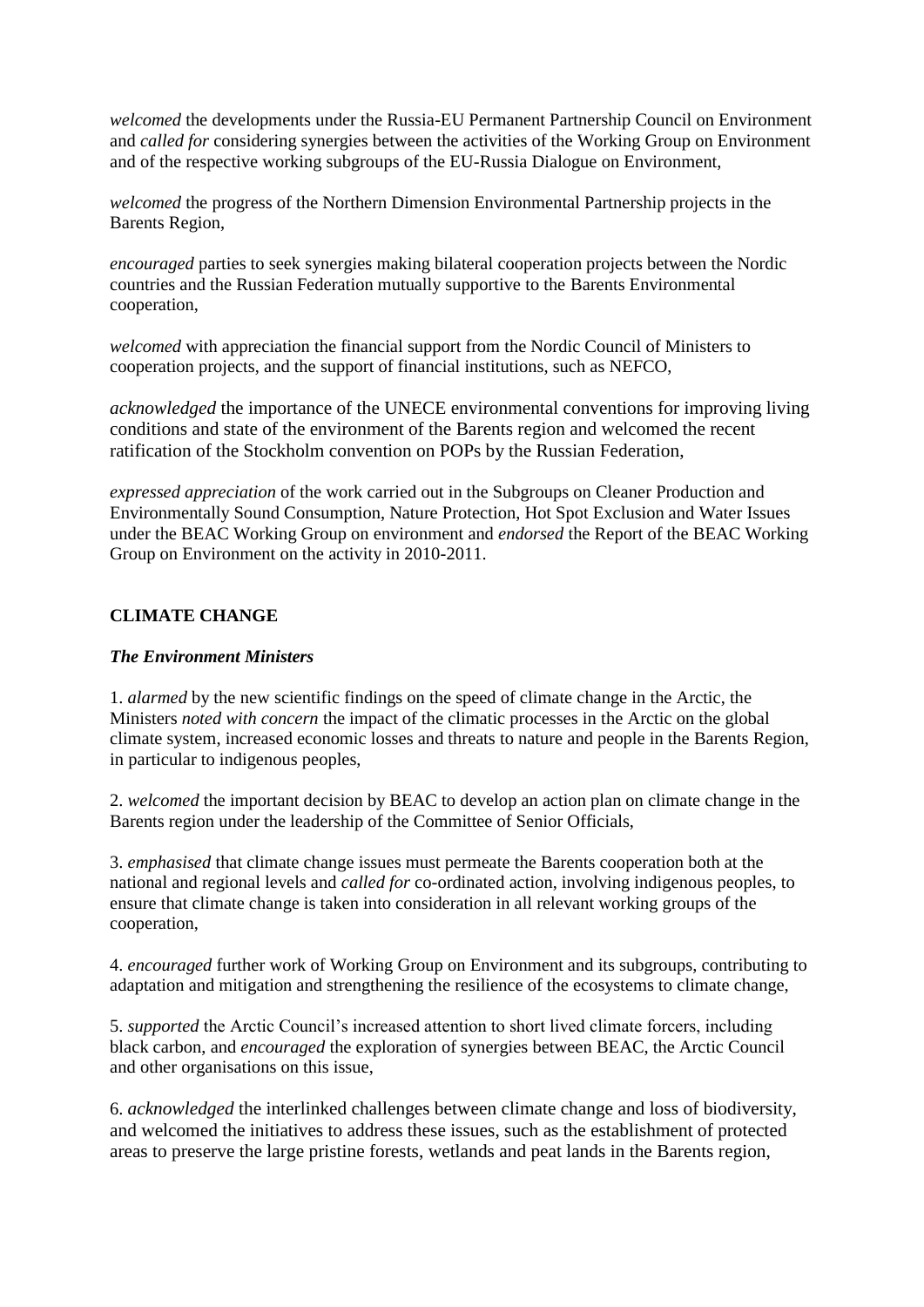7. *noted* the UN REDD programme (Reducing Emissions from Deforestation and Forest Degradation) and *welcomed* an evaluation of the REDD+ project in the Komi region.

## **THE BARENTS ENVIRONMENTAL "HOT SPOTS"**

#### *The Environment Ministers*

8. reaffirmed that the Barents environmental "hot spots" listed in 2003 are regarded as the most urgent areas of concern related to pollution in the Barents region and noted with appreciation the co-operative efforts to reach the target agreed to launch environmental measures in all of the "hot spots" by 2013,

9. *assented* to the exclusion of the following Barents environmental "hot spots" from the list: Mercury containing waste (Murmansk M-8), Stocks of obsolete pesticides (Karelia K-10), Stocks of obsolete pesticides (Arkhangelsk A-10); and *anticipated* further exclusions by the next ministerial meeting,

10. *noted with appreciation* the co-operative efforts and achievements made for implementation of the Hotspots Exclusion Procedure approved at the ministerial meeting in Tromsø 2010, in particular that regional hot spot exclusion groups have now been established in the Russian part of the Barents Region: The Republic of Komi, The Republic of Karelia, Murmansk Oblast, Nenets Autonomous District , Arkhangelsk Oblast, and *underlined* the importance of continued efforts of Russian authorities on both federal and regional level in the process of excluding the "hot spots" from the Barents Hot Spot list,

11. *noted with appreciation* the progress made under the criteria and procedures of the hot spot exclusion and *pointed out* the particularly important role of cleaner production in the process of exclusion of "hot spots",

12. *encouraged* the continued work of the subgroup on Hotspots Exclusion to facilitate the process of "hot spots" exclusion based on the approved criteria and procedure. The group will be co-chaired by the Russian Federation and the Chairmanship of the BEAC Working Group on Environment in close cooperation with the Regional Hot Spot Exclusion Groups,

13. *invited* the WGE to consider revising and up-dating the AMAP/NEFCO Hot Spot Report to be presented at the next Ministerial Meeting, describing the state of all 42 original environmental hotspots,

14. *welcomed* the contribution of the NEFCO Barents Hot Spot Facility in the work on "hot spot" exclusion, and *encouraged* further exploration of possibilities for synergies within the framework of BEAC WGE and the Arctic Council, including its Project Support Instrument, and other sources of financing,

15. *acknowledged* the need for raising the awareness about the Barents environmental work on "hot spots" and welcomed the progress made in the development of the Barents Environmental Hot Spots Information System as part of the Barents Euro-Arctic Council's web site by the end of 2011.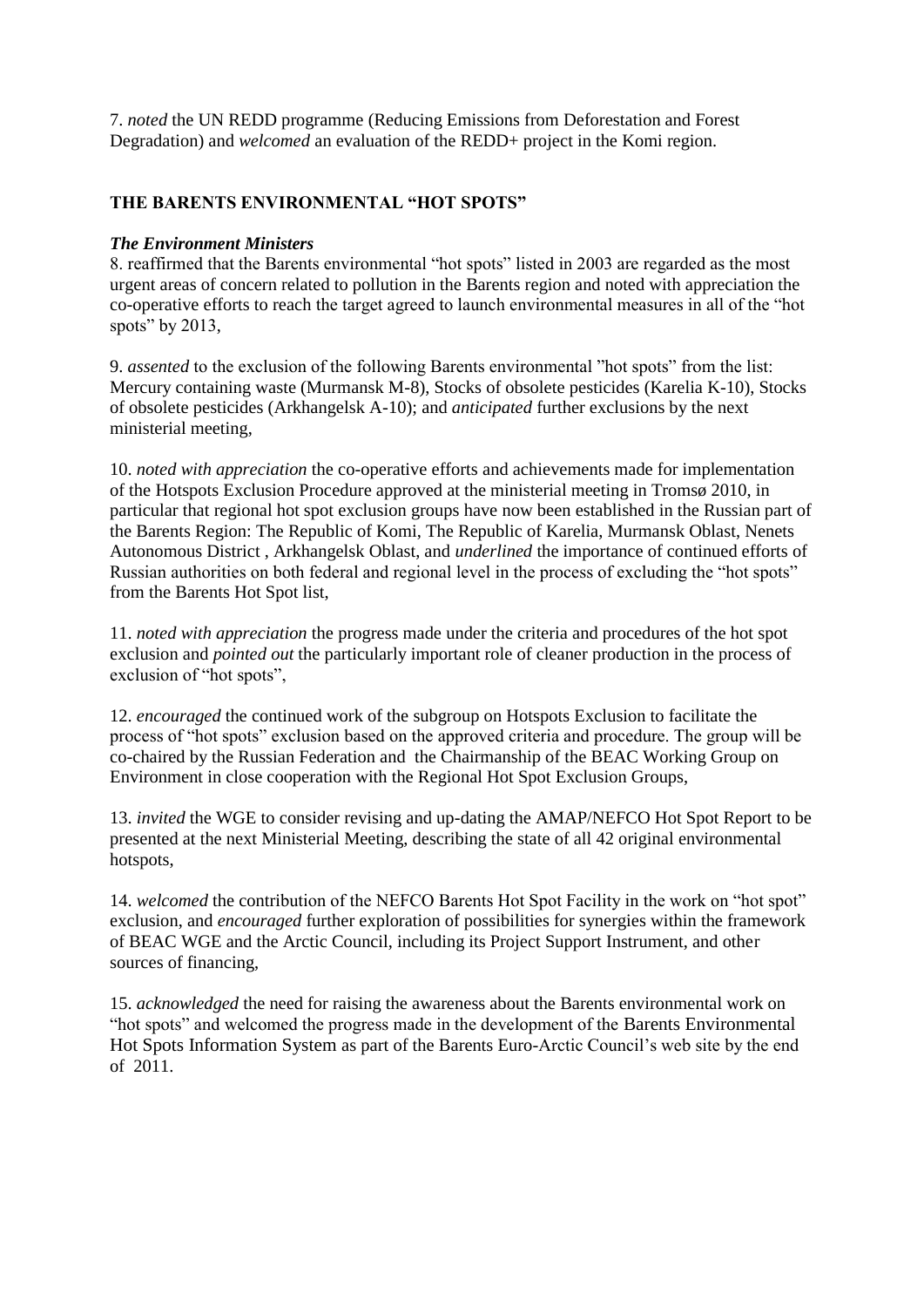# **CLEANER PRODUCTION AND ENVIRONMENTALLY SOUND CONSUMPTION**

## *The Environment Ministers*

16. *emphasised* the importance of applying methods on cleaner production and environmentally sound consumption to promote pollution and waste prevention, green economy, resource efficiency and mitigation of climate change, and *welcomed* activities carried out by the subgroup on Cleaner Production and Environmentally Sound Consumption (CPESC) in accordance with the group work program,

17. *encouraged* the efforts to strengthen the link of Barents region to the global work on Sustainable Consumption and Production, building on the Marrakesh Process,

18. *invited* the enterprises acting in the Barents region to improve their environmental, social and economic performance,

19. Underlined the need for further work on information and education in order to disseminate knowledge on sustainable consumption and production (SCP) tools, best available technologies (BAT), best environmental practices, authorities and civil society in order to promote a shift to sustainable consumption and production, including behavioural changes.

20. *called for* coordinated efforts between the BEAC Working Group on Environment, the Regional Working Group on Environment, and the Joint Energy Working Group on identifying and implementing projects on energy efficiency, renewable energy, and cleaner production and consumption.

# **NATURE PROTECTION**

#### *The Environment Ministers*

21. *reaffirmed* the commitments made under the meeting of the Convention on Biological Diversity in Nagoya 2010 and acknowledged the importance of activities under the Barents environmental cooperation in meeting relevant targets under the Convention,

22. *underlined* the importance of identifying and establishing a representative and appropriately managed network of protected areas in the Barents Region (BPAN), *welcomed* the preliminary results from and continuation of the BPAN project and noted the need for more effective ways and means for promoting preservation of natural habitats in the Barents region,

23*. noted* that climate change is a stressor to regional biodiversity and therefore acknowledged the preliminary results and *welcomed the* continuation of the joint project of the Nordic Council of Ministers and BEAC on the effects of climate change on biodiversity and ecosystems goods and services in the Barents region,

24*. underlined* the need to both protect and secure the last remaining pristine forests in the Barents Region,

25. *noted with recognition* the outcome of the Sixth Habitat Contact Forum held in Archangelsk June, 2010, *looked forward to* the next meeting of the forum, to be held in Norway in 2012, which will focus on protection and management of marine and costal habitats, boreal forests and wetlands,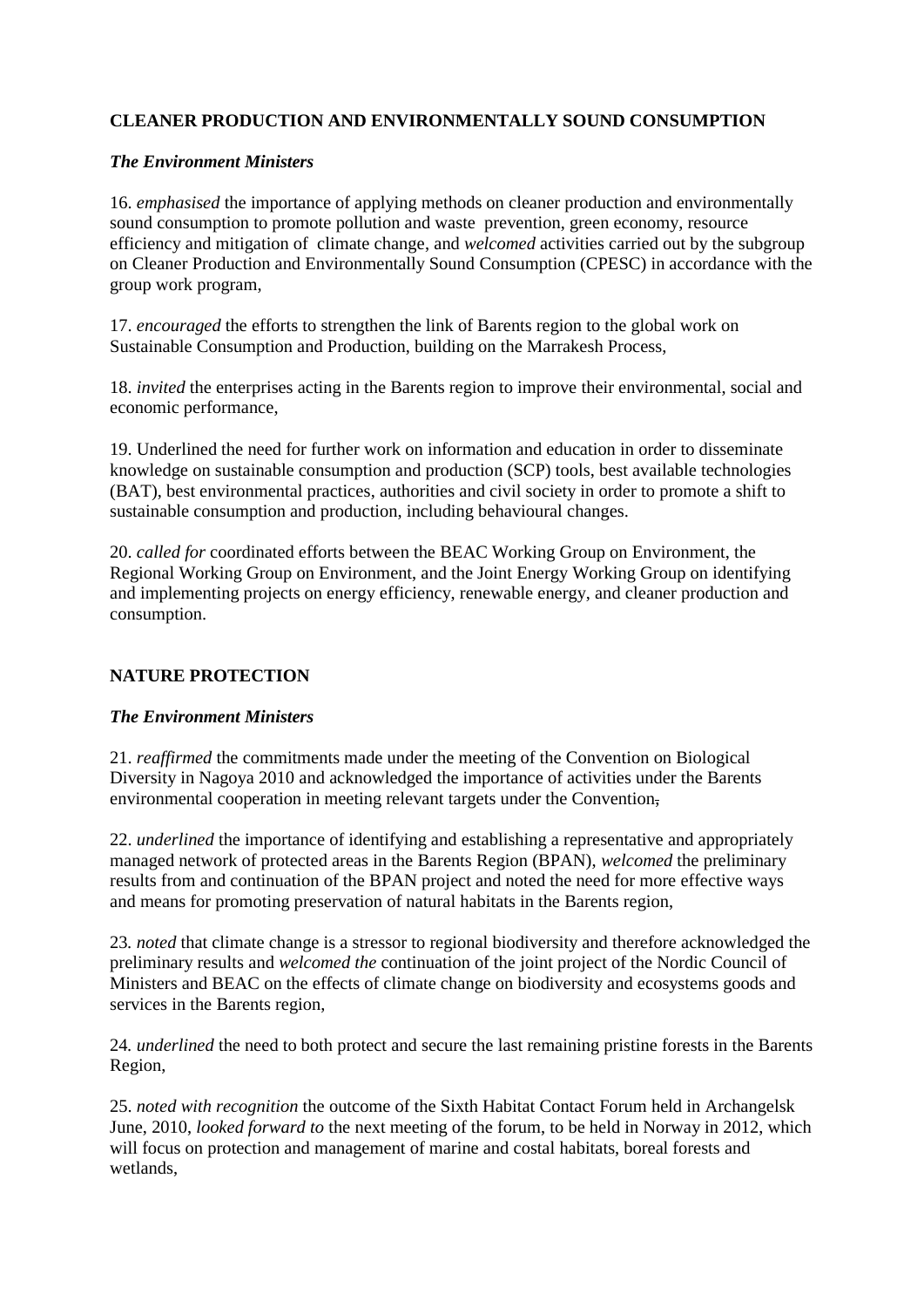26. *stressed* the importance of further development of the Green Belt of Fennoscandia-network of existing and planned protected areas from the Gulf of Finland to the Barents Sea, supporting ecologically, economically, socially and culturally sustainable transboundary co-operation between Russia, Norway and Finland,

27. *acknowledged* the long lasting and successful trilateral cooperation in Pasvik-Inari area and further *support* the implementation of the action plan for Pasvik-Inari Trilateral Park,

28. *acknowledged* the results of the project Integrated Ecosystem Management Approach to Conserve Biodiversity and Minimise Habitat Fragmentation (ECORA) and called for the dissemination of results in the Barents region,

29. *welcomed* the exploration of the trilateral co-operation on nature protection and ecotourism in the Treriksröset area,

30. *welcomed* the recommendations from the Conference on wetlands and flyways in the Barents region and the Green Belt of Fennoscandia, held in Murmansk in September 2011, and *looked forward to* the follow up on the results from the conference.

## **WATER COOPERATION**

#### **The Environment ministers**

31. *stressed* the importance of continued co-operation on transboundary waters and river basin systems for harmonising monitoring methods and preventing pollution according to international standards, like EU's Water Framework Directive,

32. *noted* activities carried out by the working group in the field of Water Issues and *emphasised* the need for improving the quality of drinking water in the Barents Region, and also recognised the relation between clean water, health and socio-economic factors and highlighted small scale drinking water projects based on shared information and knowledge,

33. *underlined* the need for further studies on the correlation between climate change and the condition of water bodies with respect to mitigation and adaption to climate change, including issues such as flood prevention, water regulation, drinking water and sewage treatment facilities and infrastructure,

34. *noted* the importance of the follow up work and project implementation with the joint trilateral monitoring and management of the Pasvik(Paz) river basin area linked to the climate change adaptation and water regulation,

35. *encouraged* the subgroup on water issues to further stimulate the exchange of experiences between regions in the Barents region, also between regions in the Russian Federation, especially as to facilitate investments and capacity building contributing to the hot spot exclusion,

36*. welcomed* the Conference on Water Management Resources held in Arkhangelsk 2010 and the Conference on climate change and water management – meeting the challenges in the Barents region in 2011 in Arkhangelsk. *Encouraged* continuation of the plans on a comprehensive water project in Archangelsk as well as further co-operation and development of projects to improve the water quality in the Barents Region,